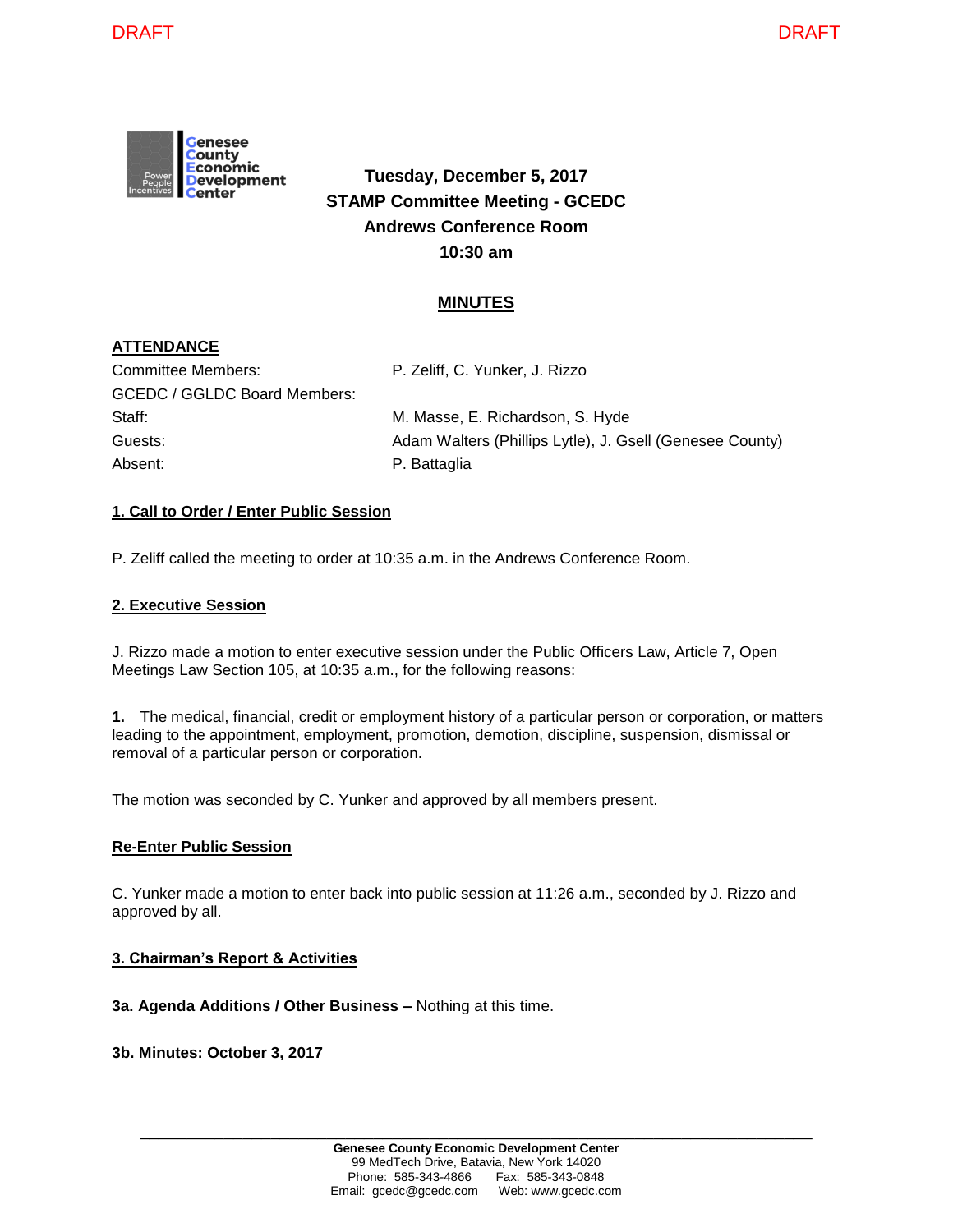**C. Yunker made a motion to approve the minutes from October 3, 2017; the motion was seconded by J. Rizzo.** 

**Roll call resulted as follows:**

P. Zeliff - Yes J. Rizzo - Yes P. Battaglia - Absent C. Yunker - Yes **The item was approved as presented.**

## **4. Discussions / Official Recommendations to the Board:**

**4a. \$33M STAMP Grant Draw Review YTD** – M. Masse informed the Committee that the Agency has received draws #1-12; draw #13 is still in process. L. Farrell and M. Masse have been working with the State to set up an imprest account to save on interest expense related to the line of credit. An amended Grant Disbursement Agreement has been executed to allow for this, so we are now just waiting for the initial deposit into the imprest account.

**4b. Construction Update –** M. Masse shared briefly that the road construction has been paused for the winter and the water project is still moving forward.

**4c. Seneca Nation Monitor – Phase II –** M. Masse shared as part of the Phase II archeological work that was completed at the STAMP site, the Tonawanda Seneca Nation had a monitor on site to help identify any of the artifacts that were found. They charge a flat rate per hour, and the GCEDC is looking for an approval to pay a total of \$9,800 for the monitor. The Board had originally approved \$7,500 on October 26, 2016 for the Phase II work. Upon completion of the Phase II work the final amount due was \$9,800 based on the days of field work, so we are seeking approval of the additional \$2,300. This expenditure is to be covered under the \$33M ESD Grant.

**C. Yunker made a motion to recommend approval of reimbursing the Seneca Nation for an on-site monitor for Phase II for a total of \$9,800; the motion was seconded by J. Rizzo. Roll call resulted as follows:**

- P. Zeliff Yes
- J. Rizzo Yes
- P. Battaglia Absent
- C. Yunker Yes

**The item was approved as presented.**

**4d. National Grid Pole Relocation – Route 63/77 Turn Lane –** M. Masse shared as part of the main entrance road, Route 63/77 widening and turn lane construction, it is necessary to relocate 9 existing distribution poles and overhead conductor along the west side of Alleghany Road. National Grid has provided an electric service proposal to do the work in the amount of \$133,696.01. This expenditure is to be covered under the \$33M ESD Grant.

**\_\_\_\_\_\_\_\_\_\_\_\_\_\_\_\_\_\_\_\_\_\_\_\_\_\_\_\_\_\_\_\_\_\_\_\_\_\_\_\_\_\_\_\_\_\_\_\_\_\_\_\_\_\_\_\_\_\_\_\_\_\_\_\_\_\_\_\_\_\_\_\_**